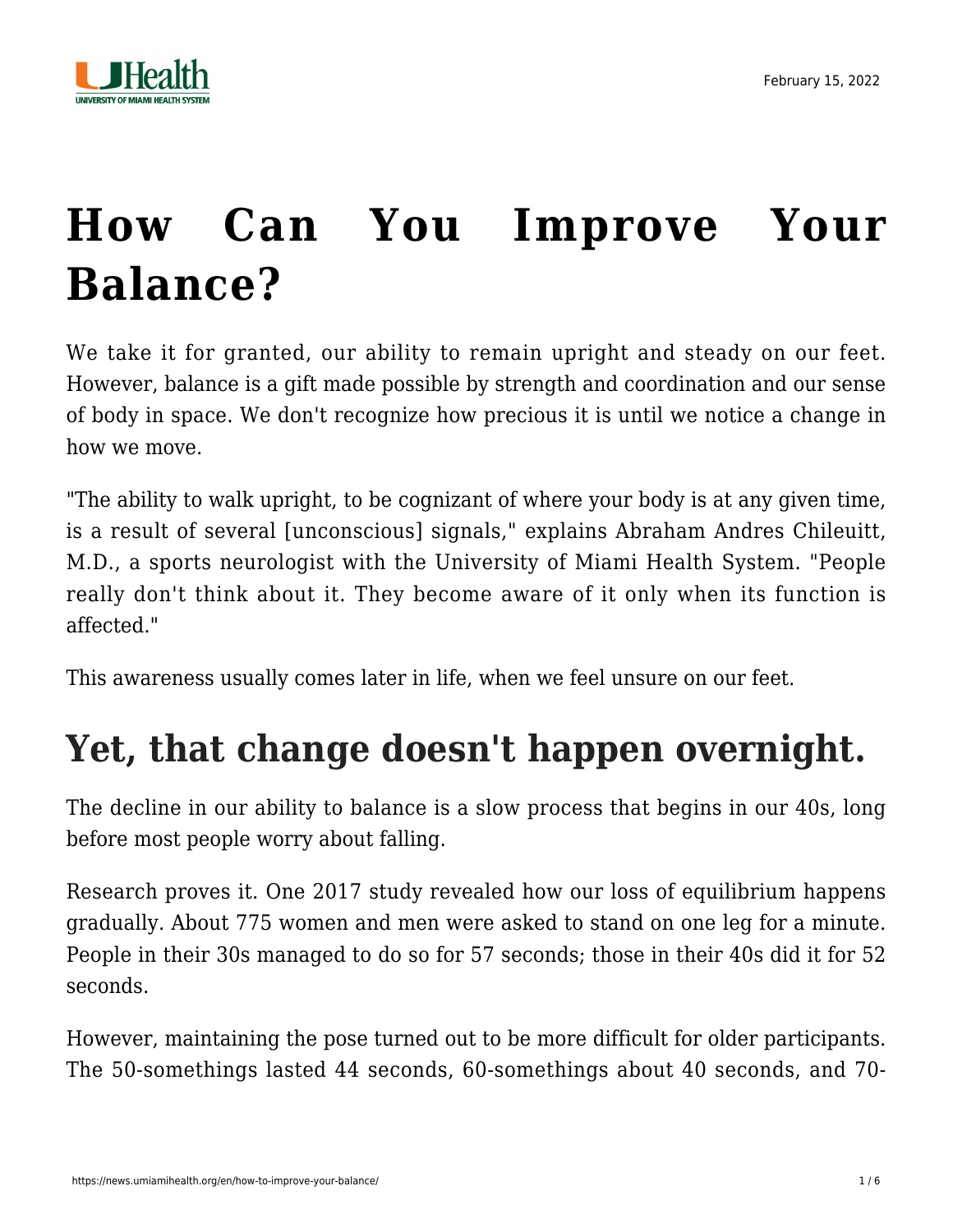

somethings a mere 27 seconds.

This shouldn't surprise us.

As Dr. Chileuitt explains: "As we age, our bodies change."

And that change entails alterations in our reflexes, coordination, strength, depth perception, and vestibular system (a sensory system within the inner ear that regulates our spatial orientation).

What's more, the bodies of older people tend to be less efficient in pumping blood, so that a sudden movement  $-$  getting up too quickly, say  $-$  may result in a feeling of balance loss.

#### **Balance is more complex than we think.**



[Bonnie Levin, PhD.](https://doctors.umiamihealth.org/provider/Bonnie+Levin/524875?unified=levin&sort=networks%2Crelevance&from=search-list), director of the Division of Neuropsychology and Cognitive Neuroscience and a neuropsychologist at UHealth, noted that balance and vestibular function are also linked to other cognitive skills such as memory and spatial processing.

In fact, research shows that individuals with cognitive impairment frequently have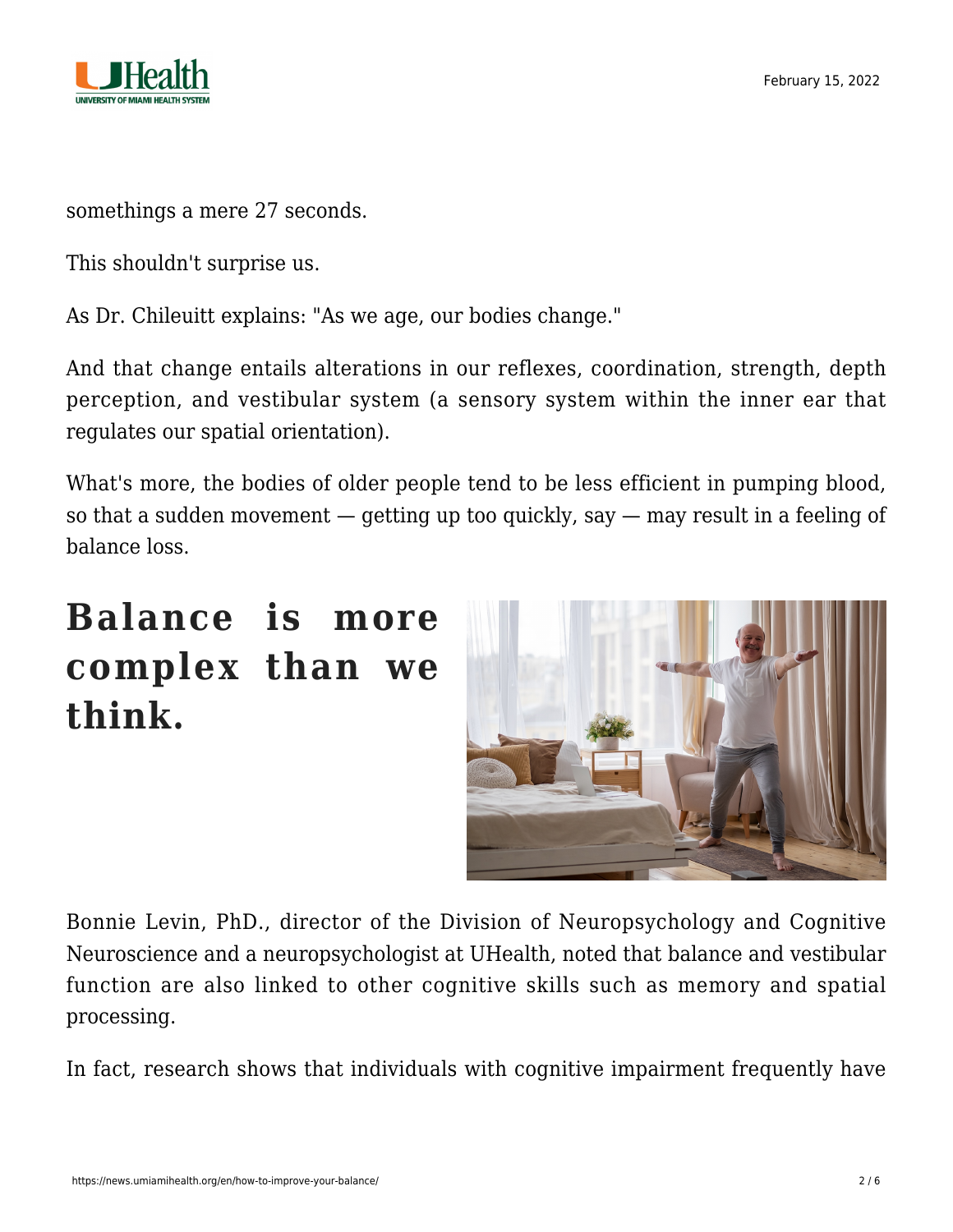

problems with balance. Dr. Levin added, "But the good news is that interventions designed to improve balance are also associated with enhanced memory performance."

There is also evidence that balance control and anxiety are linked. It's been suggested that balance, memory, and aspects of emotional well-being may share common neural circuitry.

All this may sound rather dire, but there is a good dose of hope. You can take specific steps to improve your balance if you're willing to work at it.

### **Most people have an innate sense of balance.**

We learn to walk a straight line and pull our pants on one leg at a time without a second thought. Those acts, however, involve a wondrous collaboration by our sensorimotor systems that, in turn, signal our brain to help us stay erect.

In addition to the process of aging, other factors can affect balance, including drugs or injury. Some people may suffer from certain inner-ear conditions, such as vertigo, and patients with Parkinson's disease or multiple sclerosis, also face a greater risk of losing their balance.

But regardless of why someone may feel wobbly, balance remains an essential component of good health. Stability, of course, helps prevent falls, a health threat in the older population.

Falls are the leading cause of injury or death for the 65-and-older set, according to the U.S. Centers for Disease Control and Prevention. In 2019, falls for this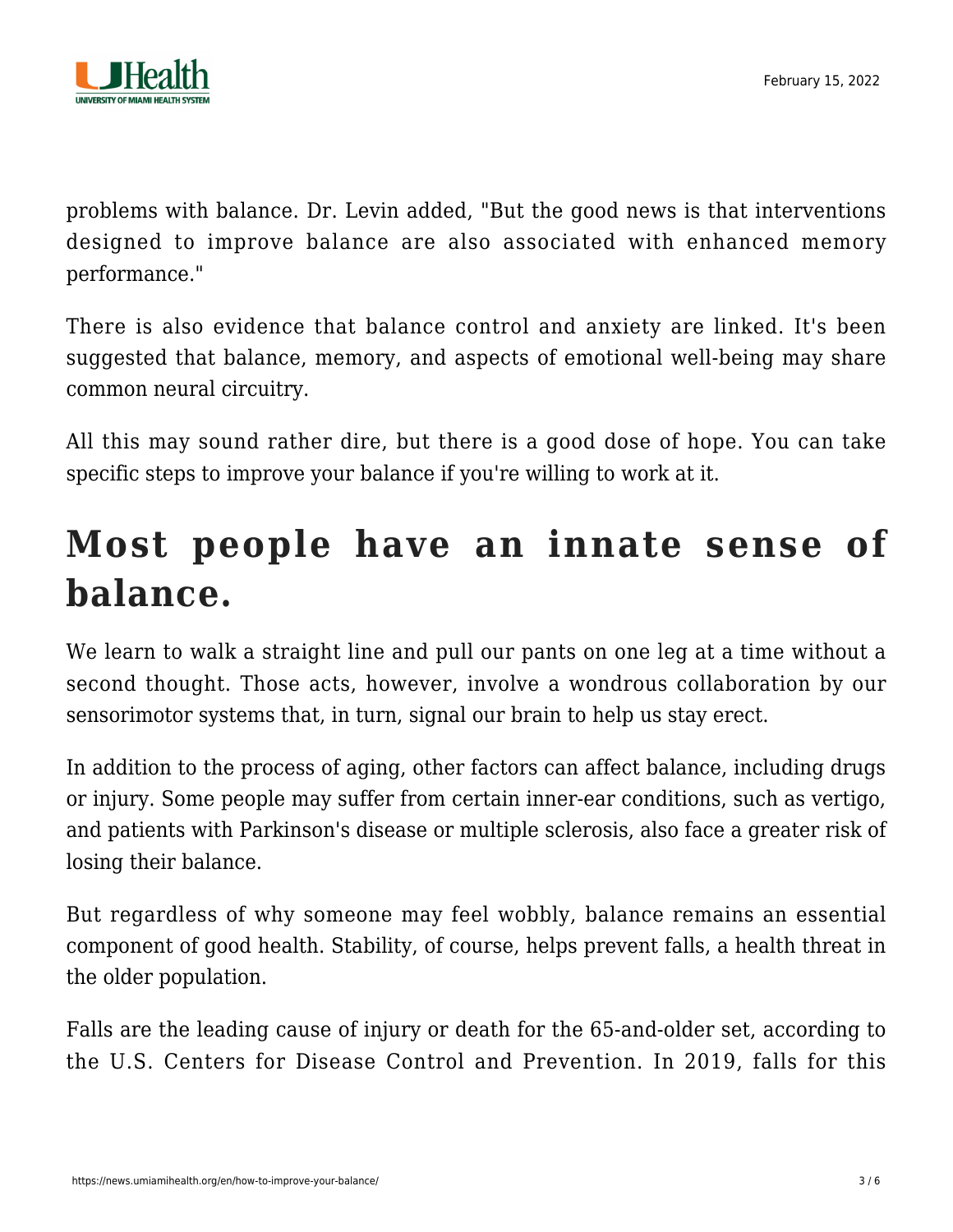

demographic resulted in 34,000 deaths, 3 million emergency room visits, and an estimated \$50 billion in medical costs.

There is no one medical test used to test our balance. Physicians use different methods, but some simple tried-and-true assessments offer an at-home reality check. The balance-on-one-leg test provides a practical evaluation, as does trying to walk a straight line in a toe-to-heel gait.

Most likely, you'll notice there's plenty of room for improvement.

### **Here are other suggestions to slow, maybe even reverse, balance loss:**

- Talk to your physician about any balance concerns you might have. It's important to discount any health conditions that may affect your equilibrium. In addition, review your medications during your visit.
- Incorporate balance exercises into your exercise regimen. Drs. Levin and Chileuitt suggest tai chi and yoga, but you don't necessarily need classes. Daily practice of routine poses — check out the internet for ideas — can improve balance. As always, check with your doctor before starting.
- Add flexibility and strength training, especially for the lower extremities. Strong calves, thighs, and hip muscles will help you maintain stability. Work on your core as well.
- Check your vision and hearing. If you don't see well or can't judge depth or distance, your risk of falling increases substantially. The same holds true with hearing loss.
- Don't skimp on sleep. Even moderate sleep deprivation has been shown to have some of the same effects as alcohol intoxication.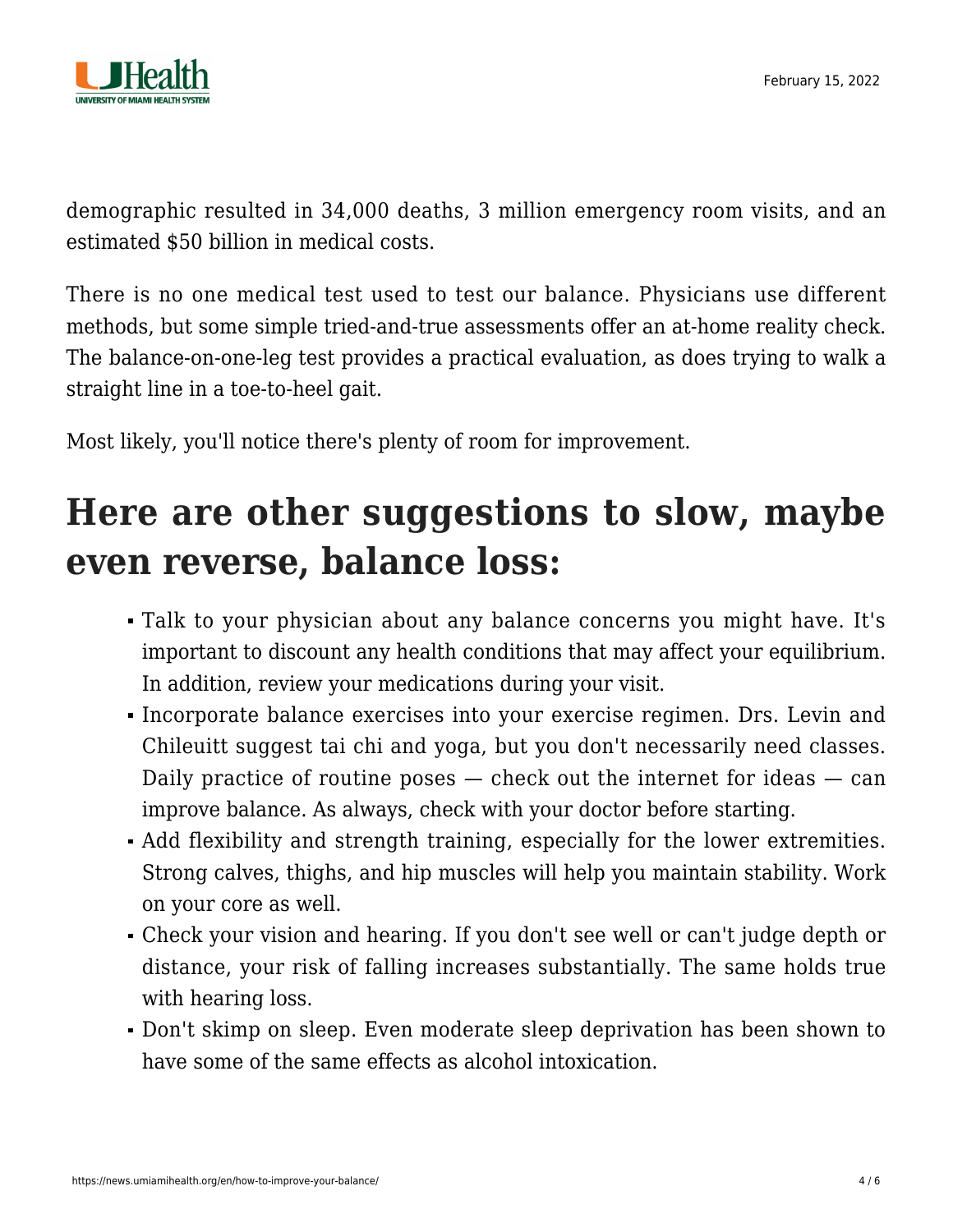

Start balance training early. "You can build balance," Dr. Levin says. "You can improve it, but it's best to build balance exercises into your routine. In other words, ideally, it should be a lifetime commitment."

#### **Ana Veciana-Suarez, Guest Columnist**



Ana is a regular contributor to the University of Miami Health System. She is a renowned journalist and author who has worked at The Miami Herald, The Miami News, and The Palm Beach Post. Visit her website at [anavecianasuarez.com](https://www.anavecianasuarez.com/) or follow [@AnaVeciana](https://twitter.com/AnaVeciana) on Twitter.

**LEARN MORE**